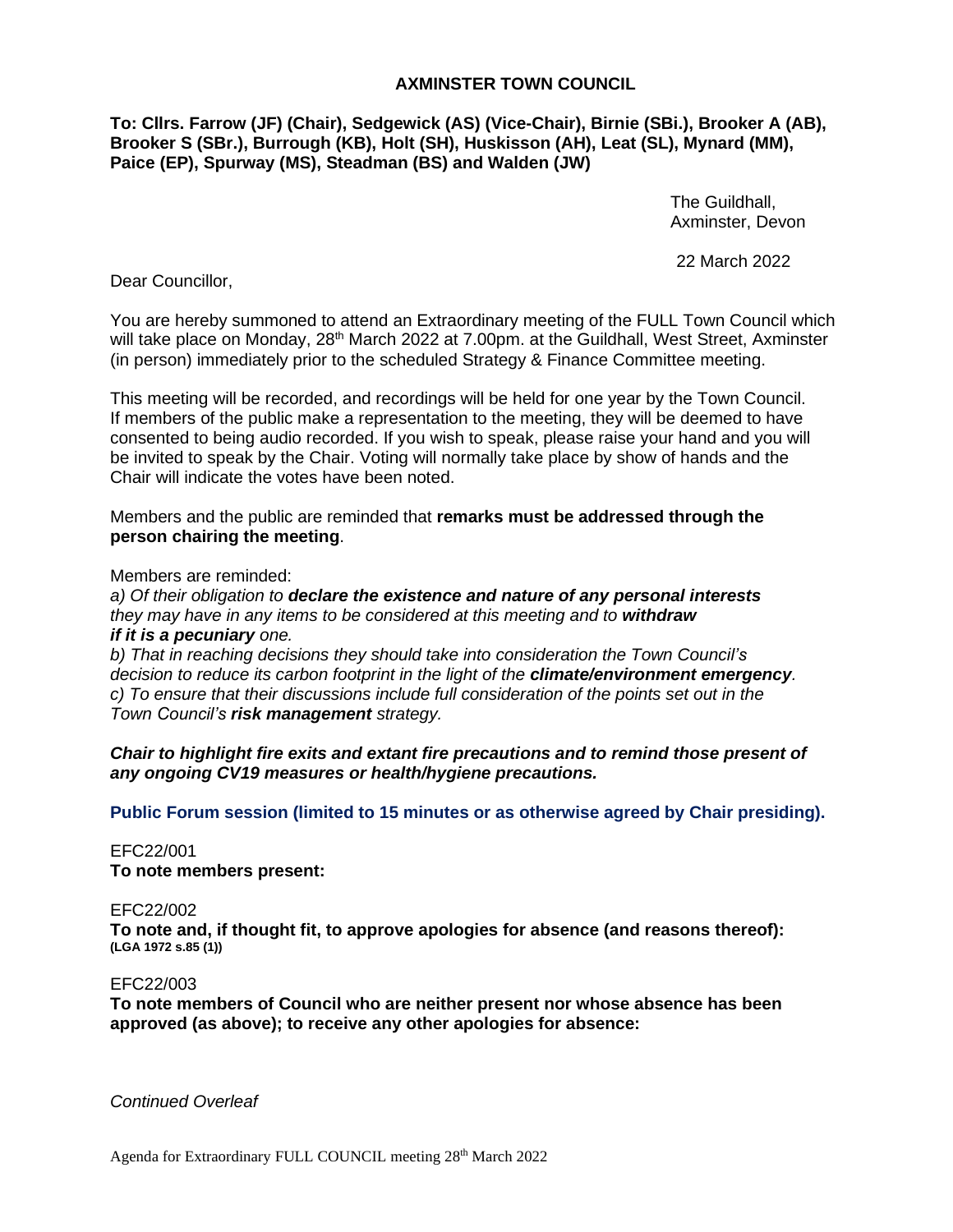#### EFC22/004

**To receive any declarations of interest from members of the committee in relation to items of business on this agenda and to note any dispensations previously afforded:** *This does not preclude the need for members to declare any additional interests that may arise during the meeting.*

At the FULL Council meeting held 14/02/2022, Cllr. Farrow was afforded a dispensation\* to discuss and vote upon matters pertaining to parish allotments. This dispensation applies until May 2023 (unless rescinded prior to that date) and is afforded in respect of Cllr. Farrow's disclosable pecuniary interests as set out in the Register of Members Interests. *\* Localism Act 2011 (s.33)*

#### EFC22/005

**The minutes of the Ordinary meeting of the FULL Council held on Monday 14 th March 2022 will be considered by Council at the next scheduled Ordinary meeting of the FULL Council on 11th April 2022.**

### EFC22/006

**To consider any matters listed on this agenda that Councillors consider should be dealt with as confidential business as per the provisions of The Public Bodies (Admission to Meetings) Act 1960 (other than those already shown below as Part Two business – see agenda items EFC22/011 to 013 incl.):**

## **Council Business to be considered:**

#### EFC22/007

**To consider candidates for co-option as Town Councillor to fill the Casual Vacancy for the Weycroft Ward of Axminster created by the resignation of former Councillor, Charles Hall, and to vote for the co-option of the replacement Councillor.**  (S.87(2) OF THE **Local Government Act 1972)**

#### EFC22/008

**To consider how the Town Council (and the wider Axminster community) might support refugees from Ukraine at this time.**

#### EFC22/009

**To consider any matters of urgency for noting / Chair's announcements.**

#### EFC22/010

**To note the date of the next FULL (ordinary) meeting of the Town Council; 11 th April 2022.**

*Vice-Chair to propose that under the provisions of the Public Bodies (Admission to Meetings) Act 1960, (as amended by the Local Government Act 1972 the public, (including the press) be*  excluded from the meeting as publicity would be prejudicial to the public interest by reason of *the confidential nature of the business to be transacted.*

*Continued Overleaf*